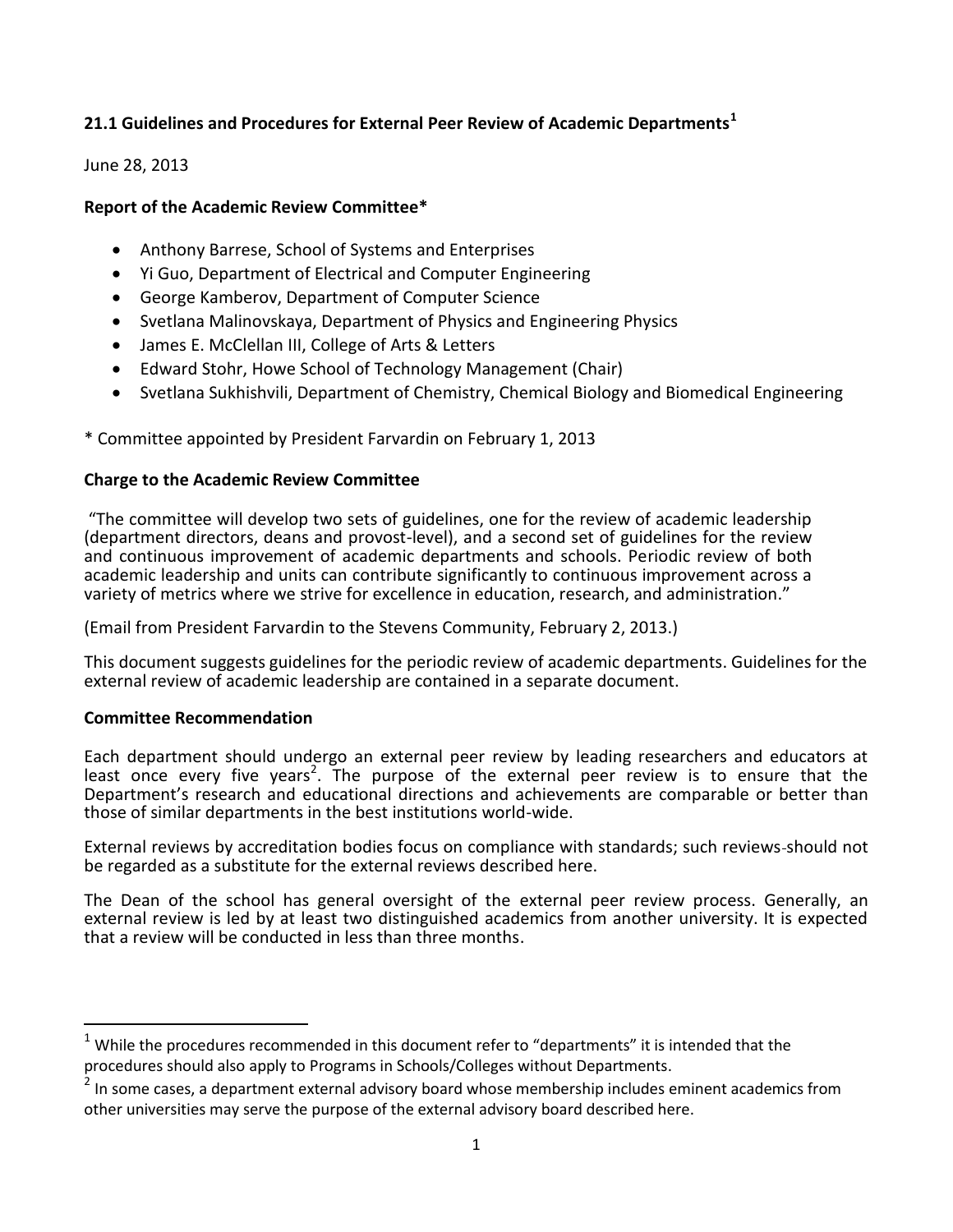Table 1 describes the primary steps involved in the review process, the parties involved, and their roles<sup>3</sup>. Table 2 suggests some content and criteria for the Self-Study review, which is the first step in the proposed process.

| <b>Table 1 - External Peer Review Process Steps</b>   |                                                                                                                                                                                                                                                                                                                                                                                                                                                                                                                                                                                                                                                   |  |
|-------------------------------------------------------|---------------------------------------------------------------------------------------------------------------------------------------------------------------------------------------------------------------------------------------------------------------------------------------------------------------------------------------------------------------------------------------------------------------------------------------------------------------------------------------------------------------------------------------------------------------------------------------------------------------------------------------------------|--|
| 1. Department                                         | <b>Completion of the Self Study</b>                                                                                                                                                                                                                                                                                                                                                                                                                                                                                                                                                                                                               |  |
| completes a self study<br>template.                   | Participants<br>Completion of the self-study will involve faculty members and the<br>Department Chair.                                                                                                                                                                                                                                                                                                                                                                                                                                                                                                                                            |  |
|                                                       | Self Study Work Product<br>See Table 2.                                                                                                                                                                                                                                                                                                                                                                                                                                                                                                                                                                                                           |  |
|                                                       | <b>Facilitation of Data Collection</b><br>The Office of Planning and Assessment provides departments with<br>the data necessary to complete the self study, allowing<br>departments to focus on the more qualitative aspects of the self<br>study.                                                                                                                                                                                                                                                                                                                                                                                                |  |
| 2. An internal review                                 | <b>Internal Review of Self Study</b>                                                                                                                                                                                                                                                                                                                                                                                                                                                                                                                                                                                                              |  |
| committee comments on<br>the completed self<br>study. | The Department Chair nominates well-respected faculty from<br>across the university to serve as internal reviewers. The list of<br>internal reviewers is discussed with the Dean and faculty members<br>before a final decision is made. Normally, two internal reviewers<br>will be nominated. The internal review committee's comments are<br>returned to the Dean and Department Chair for consideration in<br>revising the department's self-report.                                                                                                                                                                                          |  |
| 3. Selection and                                      | <b>Selection of External Review Committee Members</b>                                                                                                                                                                                                                                                                                                                                                                                                                                                                                                                                                                                             |  |
| invitation of external<br>reviewers.                  | The Department Chair nominates well-respected faculty from<br>highly-regarded peer institutions to serve as external reviewers.<br>One or more senior industry people may be included if appropriate.<br>The list of external reviewers is discussed with the Dean and faculty<br>members before a final decision is made. Normally, two external<br>reviewers will be nominated. However, the appropriate number of<br>reviewers depends on the size and range of sub-disciplines of the<br>unit under review. Recruiting external reviewers that faculty<br>respect and admire contributes greatly to faculty support of the<br>review process. |  |

 3 The self-study procedure outlined here is based on: Education Advisory Board of the University Leadership Council, "Improving Academic Program Review", January 2012, The Advisory Board Company, Washington DC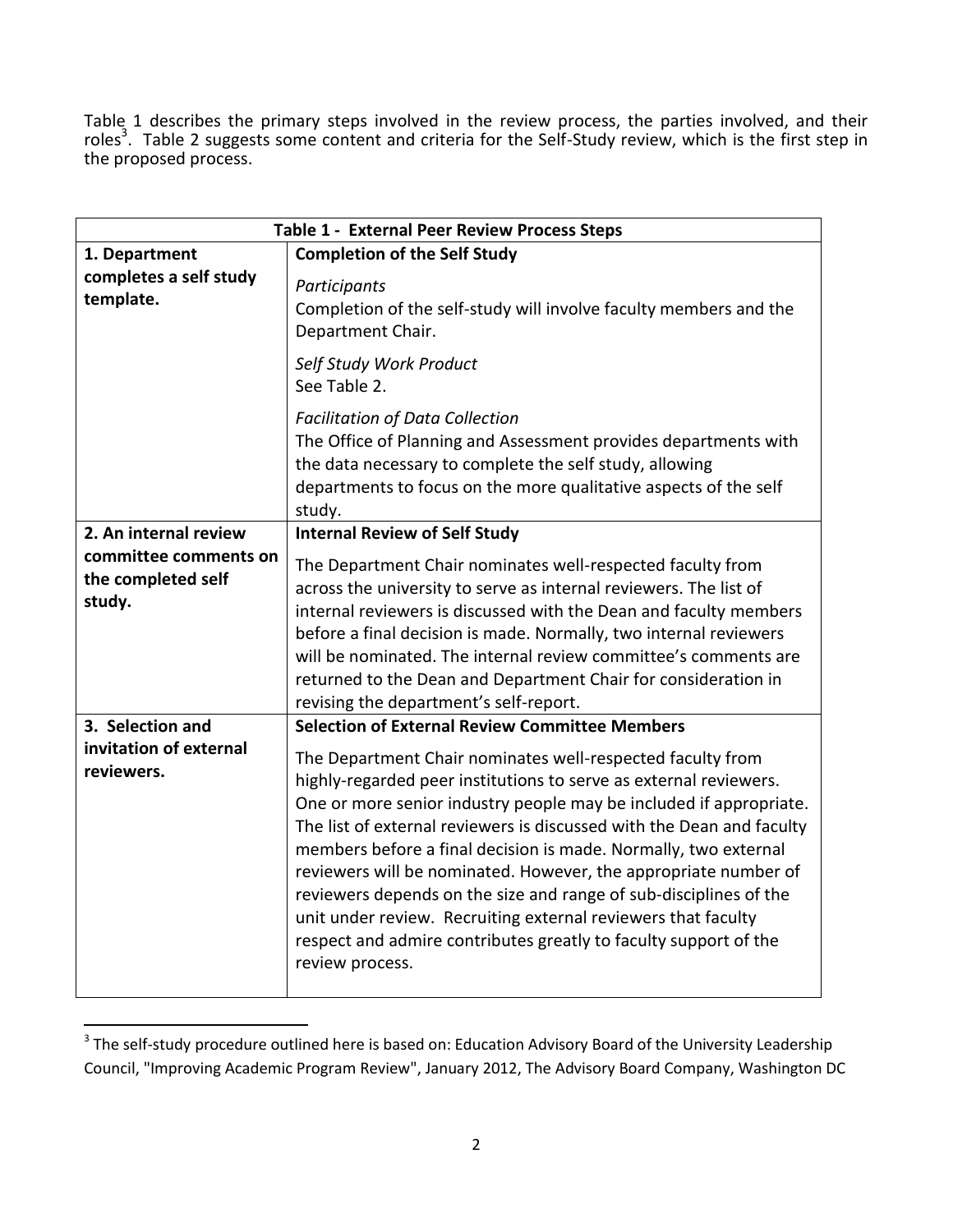|                                                                                                    | At least two months before the date of the review, the Department<br>Chair invites the nominees to become the External Peer Review<br>Committee.                                                                                                                                                                                       |  |
|----------------------------------------------------------------------------------------------------|----------------------------------------------------------------------------------------------------------------------------------------------------------------------------------------------------------------------------------------------------------------------------------------------------------------------------------------|--|
|                                                                                                    | At least two weeks before the date of the review, the Department<br>Chair sends the self-study materials to the members of the External<br>Peer Review Committee.                                                                                                                                                                      |  |
| 4. External reviewers                                                                              | <b>External Review of Department</b>                                                                                                                                                                                                                                                                                                   |  |
| visit campus                                                                                       | External reviewers may solicit input concerning key issues from the<br>Department and from academic leaders across the university. The<br>external reviewers evaluate the self-study submission from the<br>Department and meet with faculty members, administrators, staff<br>and students as required to complete their assessments. |  |
|                                                                                                    | The External Peer Review Committee conducts a brief exit interview<br>with the Dean of the school.                                                                                                                                                                                                                                     |  |
|                                                                                                    | The External Peer Review Committee is requested to compile a<br>report to comment on the issues raised and to summarize the<br>challenges and opportunities facing that unit. The Committee is<br>requested to submit this report within two weeks of the date of<br>their visit.                                                      |  |
| 5. Department responds                                                                             | <b>Department Response to Reviewer Commentary</b>                                                                                                                                                                                                                                                                                      |  |
| to comments made by<br>reviewers.                                                                  | The Department members involved in completing the self study<br>reconvene to digest the comments reviewers have made and either<br>write responses or adjust the self study accordingly.                                                                                                                                               |  |
| 6. Department                                                                                      | <b>Roundtable Discussion of Review</b>                                                                                                                                                                                                                                                                                                 |  |
| representatives meet<br>with reviewers and<br>senior administrators in<br>a roundtable discussion. | The Academic Dean, Provost and the Department Chair read the<br>external reviewer report and any responses developed by the<br>Department, and then compile specific questions that the<br>Department should address during a roundtable discussion.                                                                                   |  |
| 7. Senior administrators<br>provide final review and<br>determine outcomes.                        | <b>Final Review and Determination of Outcomes</b>                                                                                                                                                                                                                                                                                      |  |
|                                                                                                    | The Academic Dean and Provost comment on the collection of<br>responses from the internal and external reviewers and the<br>Department. The Department writes a proposed action plan in<br>response.                                                                                                                                   |  |
| 8. Senior administrators                                                                           | <b>Acceptance of Action Plan</b>                                                                                                                                                                                                                                                                                                       |  |
| acknowledge and accept<br>Department action plan.                                                  | The Dean and the Provost will acknowledge the receipt of a<br>Department's action plan; they will formally approve the action<br>plan and provide further feedback and support.                                                                                                                                                        |  |